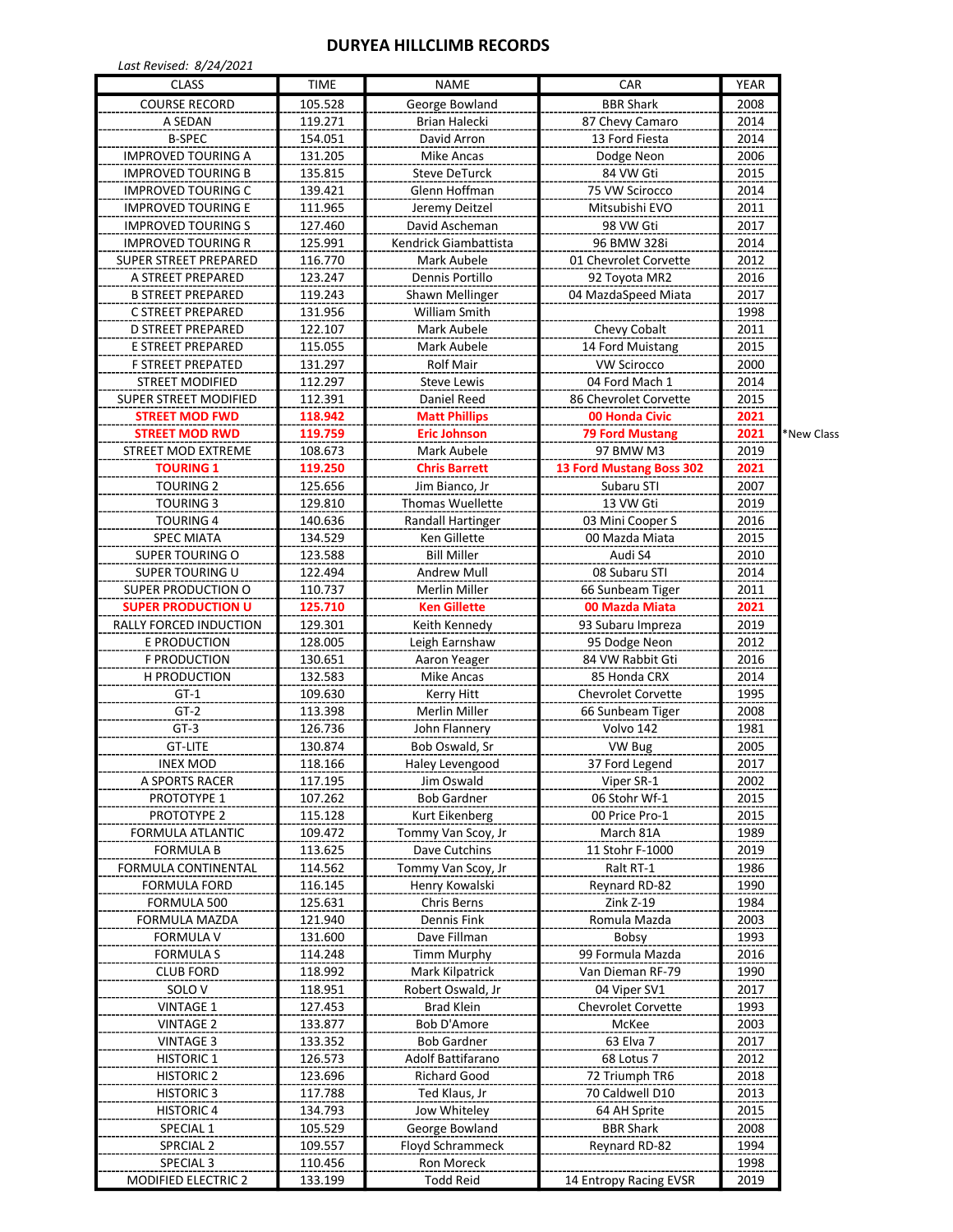## **Drivers who beat Records at 2021 Duryea Hillclimb**

|                        | <b>OLD RECORD</b> |                    |                                         |             |  | <b>NEW RECORD</b> |                      |                          |  |
|------------------------|-------------------|--------------------|-----------------------------------------|-------------|--|-------------------|----------------------|--------------------------|--|
| <b>ICLASS</b>          | <b>TIME</b>       | <b>DRIVER</b>      | <b>CAR</b>                              | <b>YEAR</b> |  | <b>TIME</b>       | <b>DRIVER</b>        | <b>CAR</b>               |  |
| <b>Street Mod FWD</b>  | 121.026           | Brvan Dion         | 07 VW GTi                               | 2019        |  | 118.942           | <b>Matt Phillips</b> | 2000 Honda Civic         |  |
|                        |                   |                    |                                         |             |  | 119.461           | Hunter Huffman       | 1990 Honda Civic         |  |
| <b>Street Mod RWD</b>  | n/a               |                    |                                         |             |  | 119.759           | Eric Johnson         | 79 Ford Mustang          |  |
| Touring 1              | 120.040           | <b>Bill Miller</b> | Corvette                                | 2009        |  | 119.250           | Chris Barrett        | 13 Ford Mustang Boss 302 |  |
| Super Production Under | 130.001           |                    | Robert Oswald, Sr   77 VW Kharmann Ghia | 2012        |  | 125.710           | Ken Gillette         | 00 Mazda Miata           |  |

| <b>OLD RECORD</b>            |             |             | <b>NEW RECORD</b>    |                          |           |
|------------------------------|-------------|-------------|----------------------|--------------------------|-----------|
| <b>CAR</b>                   | <b>YEAR</b> | <b>TIME</b> | <b>DRIVER</b>        | <b>CAR</b>               |           |
| 07 VW GTi                    | 2019        | 118.942     | <b>Matt Phillips</b> | 2000 Honda Civic         |           |
|                              |             | 119.461     | Hunter Huffman       | 1990 Honda Civic         |           |
|                              |             | 119.759     | Eric Johnson         | 79 Ford Mustang          | New Class |
| Corvette                     | 2009        | 119.250     | <b>Chris Barrett</b> | 13 Ford Mustang Boss 302 |           |
| . Sr l 77 VW Kharmann Ghia l | 2012        | 125.710     | Ken Gillette         | 00 Mazda Miata           |           |

**2021 Duryea Hillclimb FTD**



**Bryan Fritzler** Class: **Special 1 (S1)** Car: **1973 Tui BH3** Time: **109.768**

Photo courtesy of Wayne Domkowski http://blackdiamondimaging.com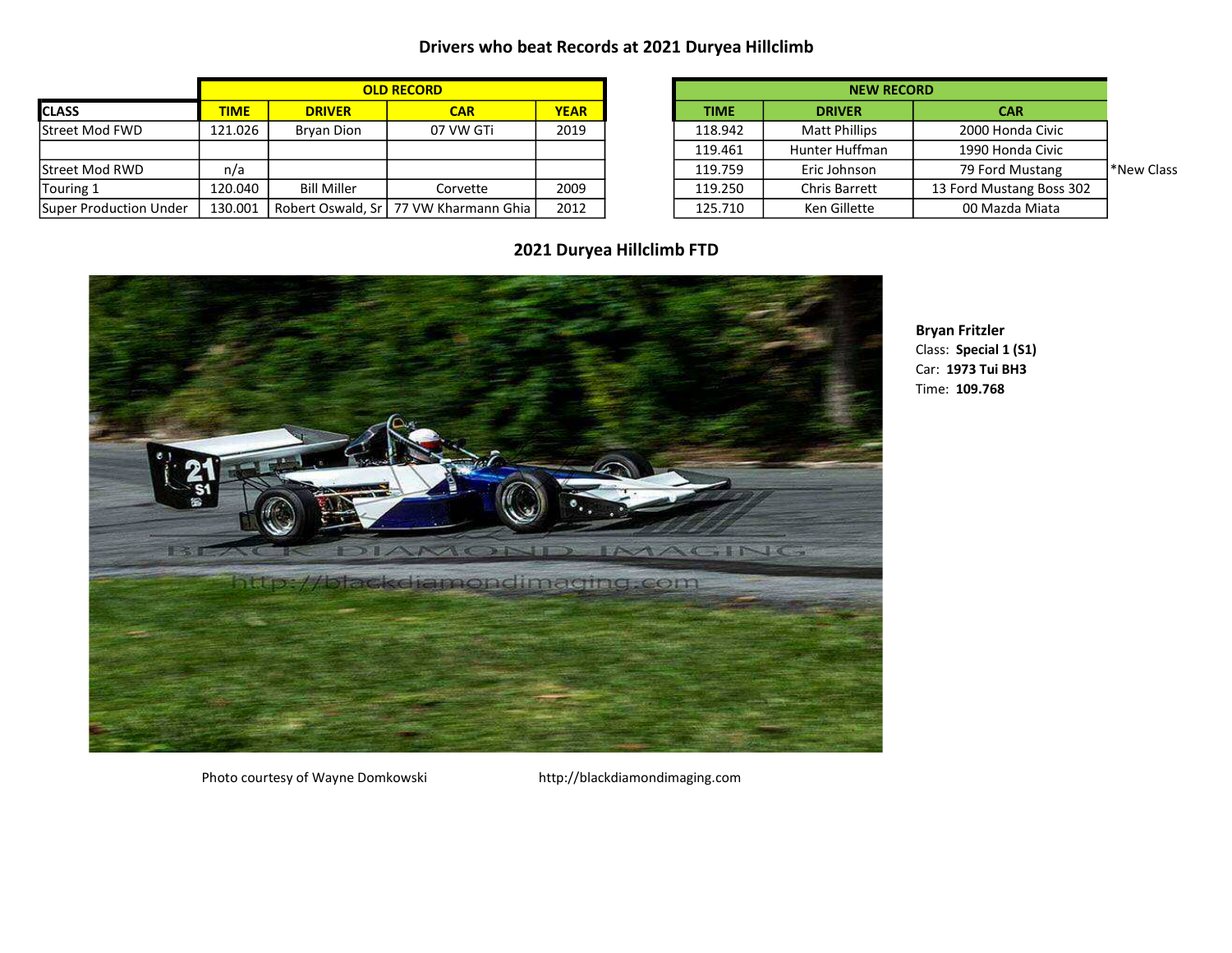

**August 21 - 22, 2021 2021 Duryea Hillclimb Blue Mountain Region - SCCA PHA Championship Event # 5**

-------------------------------------------------------------------------------------------------------------------------------------------------------------------



**Final Results Total with Times: 84**

| Pos.           | <b>Class</b>                               | l#   | Driver                                        | <b>Car Model</b>     | Run 1      | <b>Run 2</b>              | Run 3      | Run 4 | <b>Total</b>   |
|----------------|--------------------------------------------|------|-----------------------------------------------|----------------------|------------|---------------------------|------------|-------|----------------|
|                |                                            |      |                                               |                      |            |                           |            |       |                |
|                | AS - 'AMERICAN SEDAN' - Total Entries: 1   |      |                                               |                      |            |                           |            |       |                |
| 1              | AS                                         | 90   | <b>Geoff Craig</b>                            | 1990 Ford Mustang    |            | 127.630 124.027           | 158.573    |       | 124.027        |
|                |                                            |      |                                               |                      |            |                           |            |       |                |
|                | <b>BSPEC - 'B-SPEC' - Total Entries: 1</b> |      |                                               |                      |            |                           |            |       |                |
| 1              | <b>BSPEC</b>                               | 17   | David Arron                                   | 2013 Ford Fiesta     |            | 171.987  165.766  162.810 |            |       | 162.810        |
|                |                                            |      |                                               |                      |            |                           |            |       |                |
|                |                                            |      | ITA - 'IMPROVED TORUING A' - Total Entries: 1 |                      |            |                           |            |       |                |
| 1              | <b>ITA</b>                                 | 33   | Dustin Halechko                               | 1998 Plymouth        | 135.192    |                           |            |       | 135.192        |
|                |                                            |      |                                               |                      |            |                           |            |       |                |
|                |                                            |      | ITB - 'IMPROVED TOURING B' - Total Entries: 2 |                      |            |                           |            |       |                |
| 1              | ITB                                        | U235 | Dave Karp                                     | 1997 Volkswagen Golf | 144.162    |                           |            |       | 144.162        |
|                |                                            |      |                                               |                      |            |                           |            |       |                |
| $\overline{2}$ | <b>ITB</b>                                 | 235  | <b>Brandon Karp</b>                           | 97 VW Golf           |            |                           |            |       | <b>DNF/RRN</b> |
|                |                                            |      |                                               |                      |            |                           |            |       |                |
|                |                                            |      | ITS - 'IMPROVED TOURING S' - Total Entries: 2 |                      |            |                           |            |       |                |
|                |                                            |      |                                               |                      |            |                           |            |       |                |
| 1              | <b>ITS</b>                                 | 183  | Dale Witman                                   | 1985 Mazda RX7       | 164.966    | 140.914                   | 139.908    |       | 139.908        |
| $\overline{2}$ | <b>ITS</b>                                 | 420  | David Ascheman                                | 1998 Volkswagen GTI  | <b>DNF</b> | <b>DSQ</b>                | <b>DSQ</b> |       | 131.528        |
|                |                                            |      |                                               |                      |            |                           |            |       |                |
|                |                                            |      |                                               |                      |            |                           |            |       |                |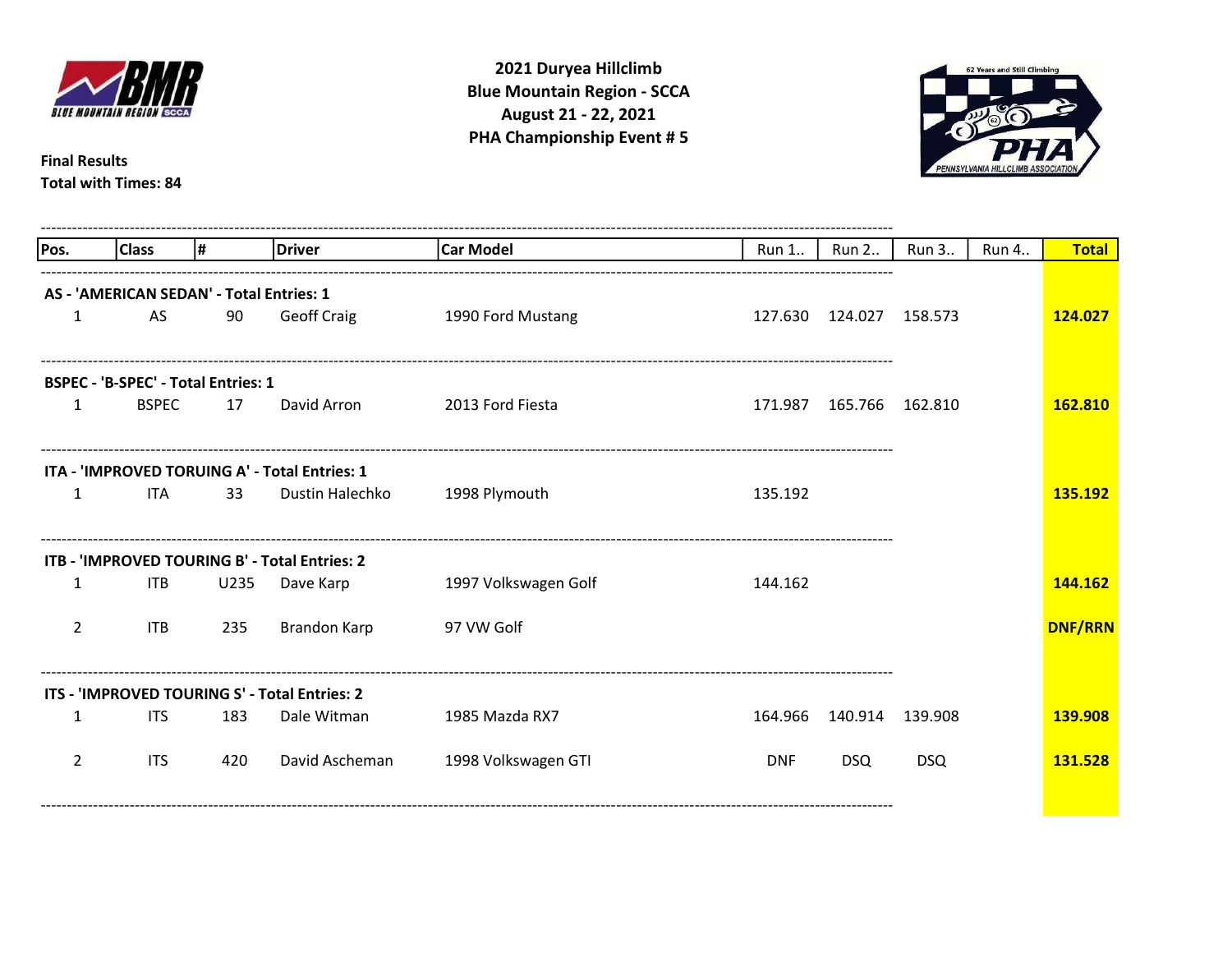|                |            |      | SSP - 'SUPER STREET PREPARED' - Total Entries: 3 |                         |         |                           |            |         |
|----------------|------------|------|--------------------------------------------------|-------------------------|---------|---------------------------|------------|---------|
| $\mathbf{1}$   | <b>SSP</b> | 1191 | Shawn Mellinger                                  | 2004 Chevrolet Corvette |         | 120.152 122.158           |            | 120.152 |
| $\overline{2}$ | SSP        | 712  | James Hinrichs                                   | 2000 Chevrolet Corvette |         | 142.023  139.632  157.005 |            | 139.632 |
| 3              | <b>SSP</b> | 191  | Donna Robinson                                   | 2004 Chevrolet Corvette |         | 153.806 151.920           |            | 151.920 |
|                |            |      | ASP - 'A STREET PREPARED' - Total Entries: 1     |                         |         |                           |            |         |
| $\mathbf{1}$   | ASP        | 44   | <b>Ed Bernard</b>                                | 2011 Subaru Impreza     |         | 140.564  135.582  144.937 |            | 135.582 |
|                |            |      | BSP - 'B STREET PREPARED' - Total Entries: 3     |                         |         |                           |            |         |
| $\mathbf{1}$   | <b>BSP</b> | 123  | Bryan Borkey                                     | 2001 Honda S2000        | 130.636 | 128.574 162.824           |            | 128.574 |
| $\overline{2}$ | <b>BSP</b> | 707  | <b>Michael Daley</b>                             | 2003 Honda S2000        | 140.500 | 138.687                   | 140.908    | 138.687 |
| 3              | <b>BSP</b> | 214  | Adam Weaver                                      | 1987 Porsche 944        |         | 144.518  142.629  141.485 |            | 141.485 |
|                |            |      | CSP - 'C STREET PREPARED' - Total Entries: 4     |                         |         |                           |            |         |
| $\mathbf{1}$   | <b>CSP</b> | 86   | Keith Gerhard                                    | 1999 Mazda miata        | 140.788 | 137.938 137.832           |            | 137.832 |
| $\overline{2}$ | <b>CSP</b> | 91   | Thomas Vincent                                   | 1993 Mazda Miata        | 156.870 | 151.277 145.585           |            | 145.585 |
| 3              | <b>CSP</b> | 71   | <b>Chris Rawlings</b>                            | 1990 Mazda Miata        |         | 153.078 149.424           | 160.904    | 149.424 |
| 4              | <b>CSP</b> | 103  | George Witman                                    | 1999 Mazda Miata        |         | 152.735 150.780 165.837   |            | 150.780 |
|                |            |      | DSP - 'D STREET PREPARED' - Total Entries: 3     |                         |         |                           |            |         |
| $\mathbf{1}$   | <b>DSP</b> | 242  | Tim Lewis                                        | 2009 Honda Civic Si     |         | 131.971  129.873  128.251 |            | 128.251 |
| $\overline{2}$ | <b>DSP</b> | 981  | Bryan McCrea                                     | 2013 Scion FR-S         |         | 136.530 130.453           | <b>OFF</b> | 130.453 |
| 3              | <b>DSP</b> | 928  | David Hoppe                                      | 1992 BMW 325i           |         | 140.463  137.512  156.907 |            | 137.512 |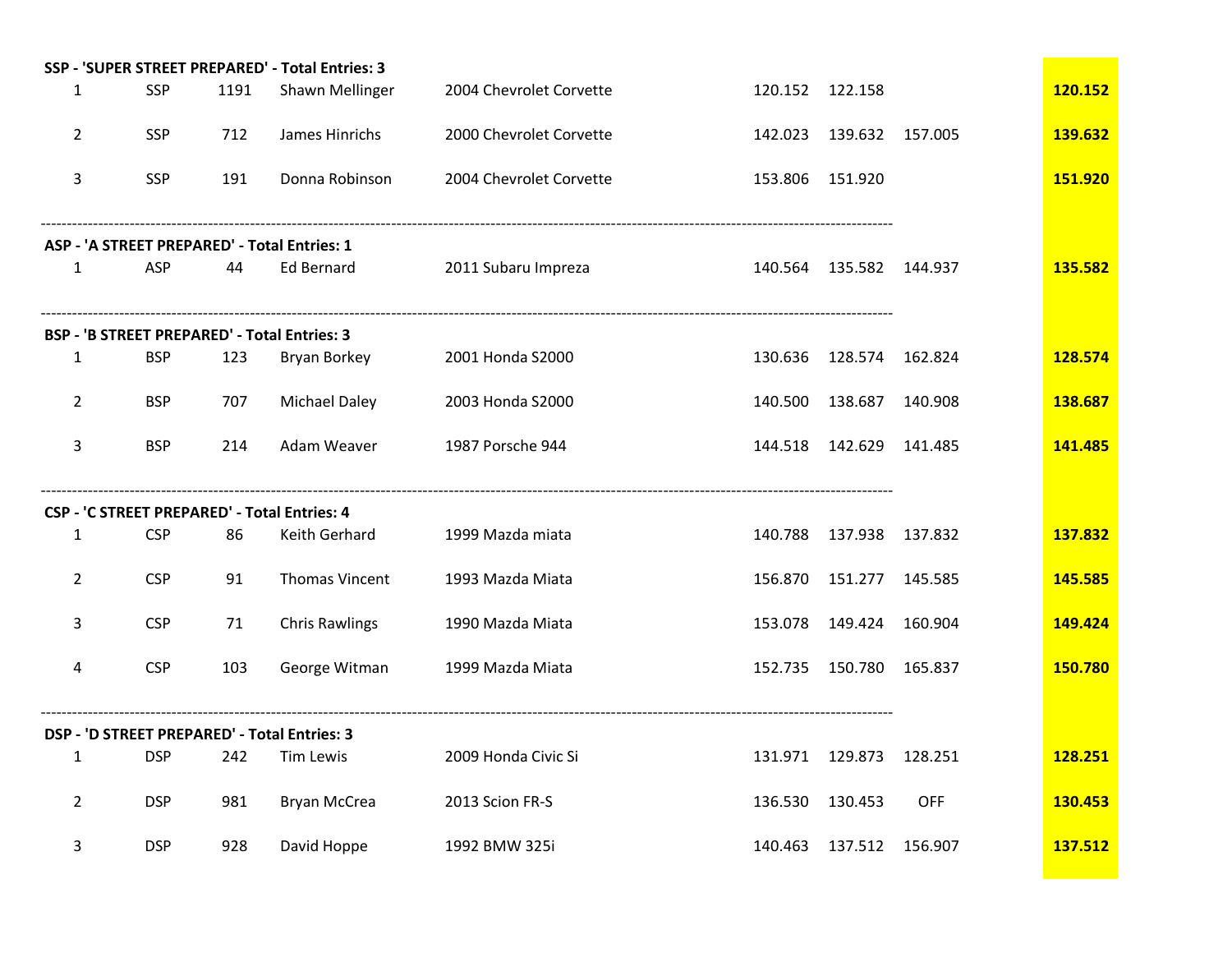|                                  |                                      |                         | ESP - 'E STREET PREPARED' - Total Entries: 6 |                                  |            |                           |                 |         |
|----------------------------------|--------------------------------------|-------------------------|----------------------------------------------|----------------------------------|------------|---------------------------|-----------------|---------|
| $\mathbf{1}$                     | <b>ESP</b>                           | 341                     | Steve Lewis                                  | 2019 Ford Mustang                | 117.456    |                           |                 | 117.456 |
| $\overline{2}$                   | <b>ESP</b>                           | 27X                     | <b>Chris Merring</b>                         | 1998 Ford Mustang                | 118.855    | 117.617 156.166           |                 | 117.617 |
| 3                                | <b>ESP</b>                           | $\overline{7}$          | Max Valerio                                  | 2007 Audi Rs4                    | 129.363    | 123.165 121.958           |                 | 121.958 |
| 4                                | <b>ESP</b>                           | 34                      | Nancy Lewis                                  | 2019 Ford Mustang                | 144.383    | 135.486                   | 145.110         | 135.486 |
| 5                                | <b>ESP</b>                           | 9                       | John Burke                                   | 2005 Ford Mustang                | 150.464    | 140.561                   | 139.384         | 139.384 |
| 6                                | <b>ESP</b>                           | 39                      | <b>Timothy Murphy</b>                        | 1993 Subaru WRX                  |            | 139.611  142.475  141.816 |                 | 139.611 |
|                                  |                                      |                         | FSP - 'F STREET PREPARED' - Total Entries: 3 |                                  |            |                           |                 |         |
| $\mathbf{1}$                     | <b>FSP</b>                           | 175                     | Crystal Whisler                              | 1998 Dodge Neon                  |            | 149.812 145.769           | 146.123         | 145.769 |
| $\overline{2}$                   | <b>FSP</b>                           | 45                      | Mike Axarlis                                 | 1979 Volkswagen Scirocco         | 149.824    | <b>DNF</b>                |                 | 149.824 |
| 3                                | <b>FSP</b>                           | 75                      | <b>Donald DeHart</b>                         | 1998 Dodge Neon                  |            | 155.002 155.691           |                 | 155.002 |
|                                  | SM - 'STREET MOD' - Total Entries: 1 |                         |                                              |                                  |            |                           |                 |         |
| $\mathbf{1}$                     | SM                                   | A6M                     | Jeff Avril                                   | 2005 Mitsubishi Lancer Evolution | <b>DNF</b> |                           | 133.438 137.053 | 133.438 |
|                                  |                                      |                         | SSM - 'SUPER STREET MOD' - Total Entries: 3  |                                  |            |                           |                 |         |
| $\mathbf{1}$                     | <b>SSM</b>                           | 601                     | David Stoner                                 | 1999 Chevrolet corvette          | 124.129    | 122.540 121.135           |                 | 121.135 |
| $\overline{2}$                   | Cameron Johnston<br>SSM<br>88        |                         |                                              | 1995 Mazda Miata                 | 125.867    | 123.354 132.606           |                 | 123.354 |
| SSM<br>091<br>Adrienne Reed<br>3 |                                      | 1986 Chevrolet Corvette |                                              | 136.354 129.842                  |            | 129.842                   |                 |         |
|                                  |                                      |                         |                                              |                                  |            |                           |                 |         |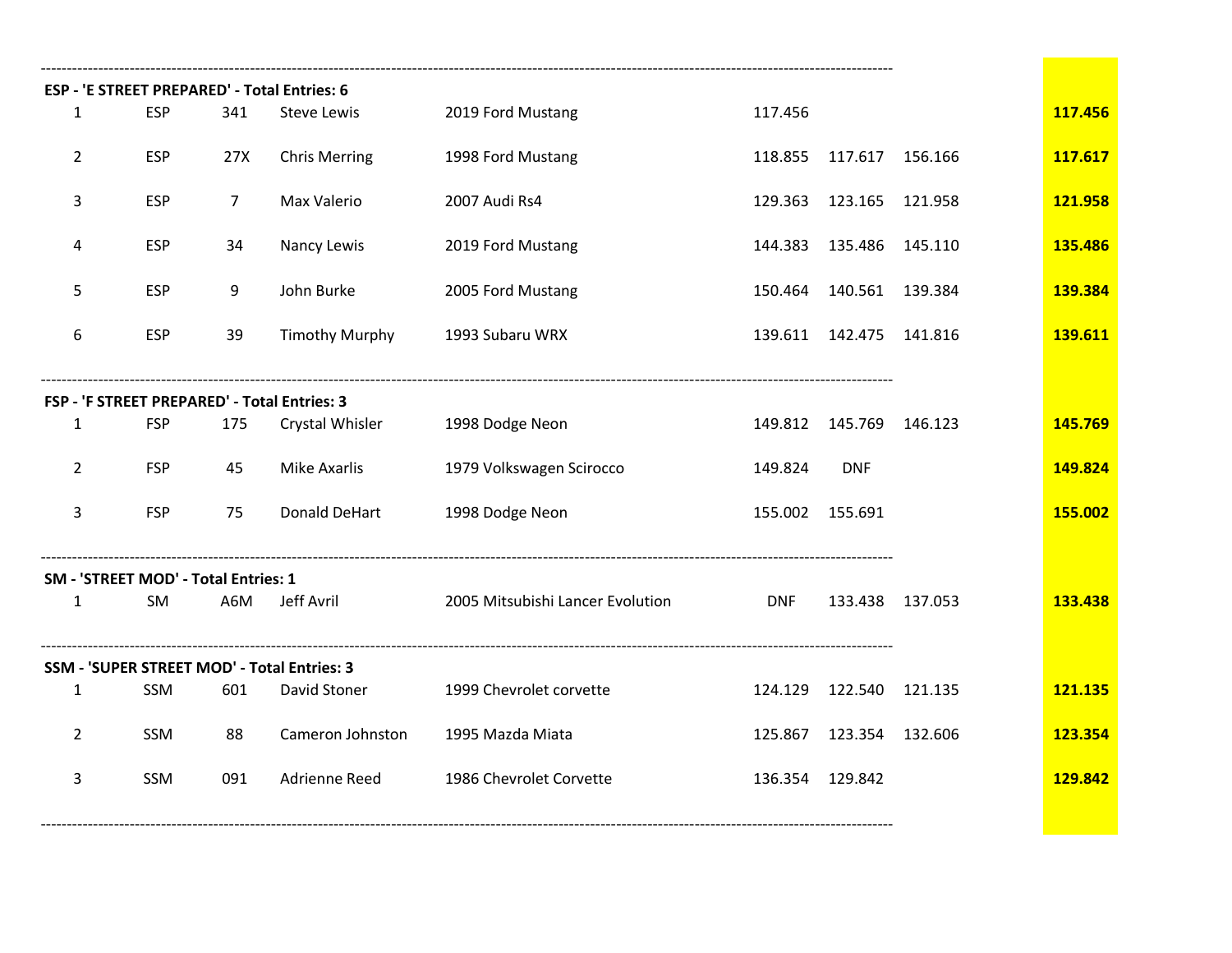|                | SMR - 'STREET MOD RWD' - Total Entries: 2 |                   |                                               |                                  |                           |                |           |
|----------------|-------------------------------------------|-------------------|-----------------------------------------------|----------------------------------|---------------------------|----------------|-----------|
| 1              | <b>SMR</b>                                | 306               | Eric Johnson                                  | 1979 Ford Mustang                | 123.110 119.759           | 119.759        | <b>CR</b> |
| $\overline{2}$ | SMR                                       | 23                | Shaun Fraley                                  | 1986 Chevrolet Camaro            | 134.767 132.793 148.523   | 132.793        |           |
|                | SMF - 'STREET MOD FWD' - Total Entries: 7 |                   |                                               |                                  |                           |                |           |
| 1              | <b>SMF</b>                                | 119               | <b>Matt Phillips</b>                          | 2000 Honda civic                 | 120.666 118.942           | 118.942        | <b>CR</b> |
| $\overline{2}$ | <b>SMF</b>                                | 168               | Hunter Huffman                                | 1990 Honda Civic                 | 121.168 120.116 119.461   | 119.461        |           |
| 3              | <b>SMF</b>                                | 142               | Jason Fraley                                  | 2006 Audi A3                     | 132.688 137.668           | 132.688        |           |
| 4              | <b>SMF</b>                                | Gary Reider<br>13 |                                               | 1986 SAAB 900s                   | 137.501  133.545  133.546 | 133.545        |           |
| 5              | <b>SMF</b>                                | 117               | James Apgar                                   | 1991 Volkswagen Jetta            | 138.546 134.163           | 134.163        |           |
| 6              | <b>SMF</b>                                | 93                | Dave McFarland                                | 1993 Saab 900T                   | 149.006 146.386 148.705   | 146.386        |           |
| 7              | <b>SMF</b>                                | 198               | Tom Daggett                                   | 1995 Honda Civic                 | 158.489  154.551  151.615 | 151.615        |           |
|                |                                           |                   | SMX - 'STREET MOD EXTREME' - Total Entries: 5 |                                  |                           |                |           |
| $\mathbf{1}$   | SMX                                       | 19                | Michael S Robinson                            | 1999 Chevrolet Camaro            | 115.152 112.675           | 112.675        |           |
| $\overline{2}$ | SMX                                       | 193               | Kendrick Giambattista 1998 BMW BMW M3         |                                  | 122.991 118.551           | 118.551        |           |
| 3              | SMX                                       | 55                | <b>Brian Murray</b>                           | 2015 Volkswagen GTI              | 142.595  134.357  129.292 | 129.292        |           |
| 4              | SMX                                       | 571               | Alex Kihurani                                 | 2005 Mitsubishi Lancer Evolution | 135.364 140.363 151.749   | 135.364        |           |
| 5              | SMX                                       | 157               | Kihurani Gakuu                                | 2005 Mitsubishi Evolution 8      | 148.715 146.598           | 146.598        |           |
|                | T1 - 'TOURING 1' - Total Entries: 1       |                   |                                               |                                  |                           |                |           |
| 1              | T1                                        | 302               | Chris Barrett                                 | 2013 Ford Mustang Boss 302       | 119.250 119.277           | <b>119.250</b> | <b>CR</b> |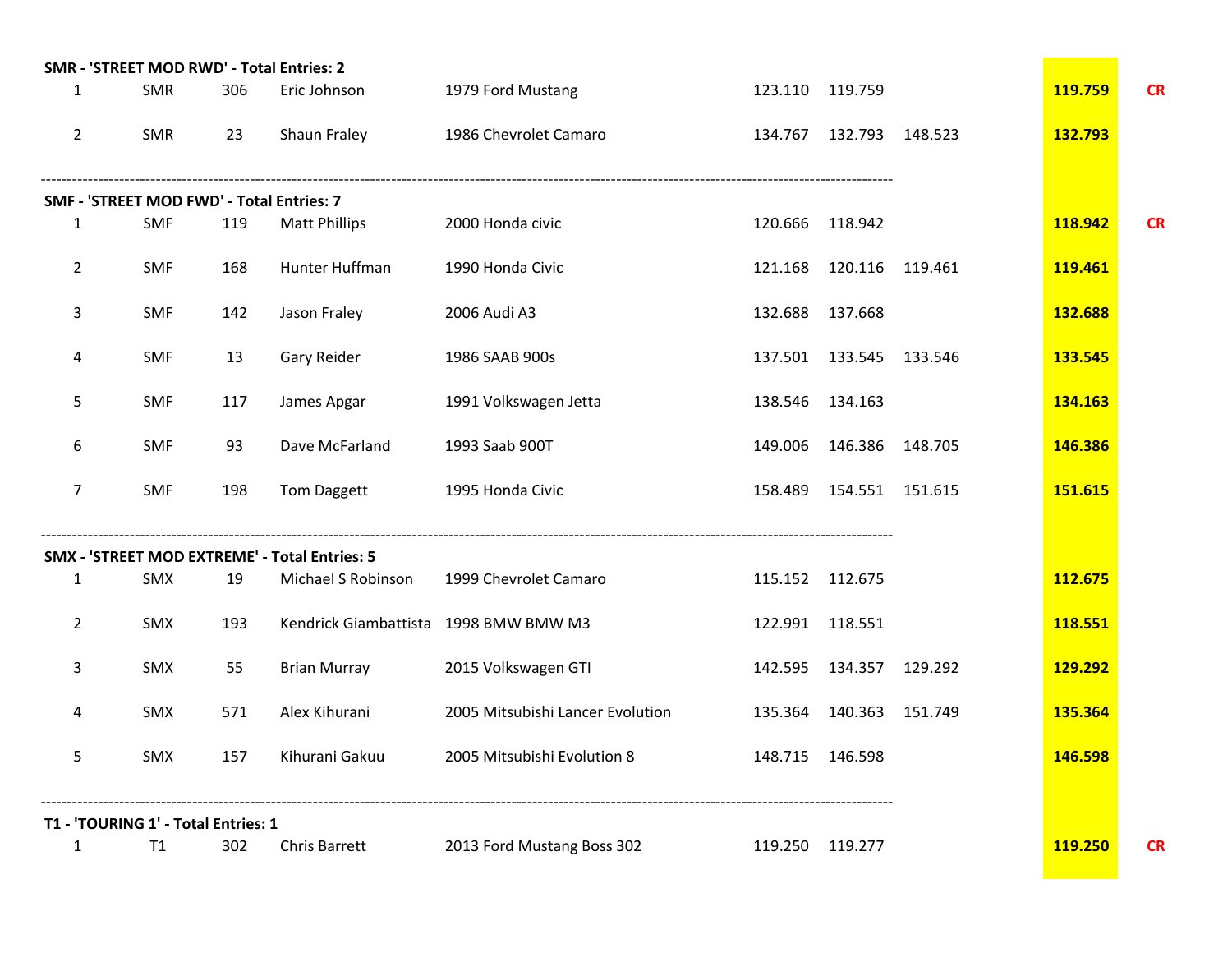|                | T3 - 'TOURING 3' - Total Entries: 1    |     |                                                     |                           |                 |                           |         |           |
|----------------|----------------------------------------|-----|-----------------------------------------------------|---------------------------|-----------------|---------------------------|---------|-----------|
| $\mathbf{1}$   | T <sub>3</sub>                         | 153 | Thomas Wuellette                                    | 2019 Volkswagen GTI       |                 | 136.824 132.752 132.079   | 132.079 |           |
|                | T4 - 'TOURING 4' - Total Entries: 1    |     |                                                     |                           |                 |                           |         |           |
| 1              | T4                                     | 47  | Randy Hartinger                                     | 2003 Mini Cooper S        |                 | 151.148  148.245  171.564 | 148.245 |           |
|                |                                        |     | SPU - 'SUPER PRODUCTION U' - Total Entries: 2       |                           |                 |                           |         |           |
| 1              | SPU                                    | 15  | Ken Gillette                                        | 2000 Mazda Miata          | 126.977 125.710 |                           | 125.710 | <b>CR</b> |
| $\overline{2}$ | SPU                                    | 283 | James Oswald                                        | 1971 Volkswagen Beetle    | 137.064 136.447 |                           | 136.447 |           |
|                |                                        |     | RALFI - 'RALLY FORCED INDUCTION' - Total Entries: 1 |                           |                 |                           |         |           |
| $\mathbf{1}$   | RALFI                                  | 931 | Donald Kennedy                                      | 1993 Subaru Impreza       |                 | 134.160 135.154 133.573   | 133.573 |           |
|                | EP - 'E PRODUCTION' - Total Entries: 3 |     |                                                     |                           |                 |                           |         |           |
| 1              | EP                                     | 331 | Aaron Yeager                                        | 2006 Honda Civic          |                 | 134.765 132.633 145.305   | 132.633 |           |
| $\overline{2}$ | EP                                     | 62  | Dave Miller                                         | 1962 Triumph TR4          | 133.290         |                           | 133.290 |           |
| 3              | EP                                     | 133 | David Yeager                                        | 2006 Honda CIVIC          | 150.339 144.613 |                           | 144.613 |           |
|                | FP - 'F PRODUCTION' - Total Entries: 2 |     |                                                     |                           |                 |                           |         |           |
| 1              | <b>FP</b>                              | 169 | Glenn Hoffman                                       | 1989 Honda CRX            |                 | 139.153 135.476           | 135.476 |           |
| $\mathbf{2}$   | <b>FP</b>                              | 50  | Joe Whiteley                                        | 1964 Austin Healey Sprite | 139.012 138.869 |                           | 138.869 |           |
|                | GT2 - 'GT-2' - Total Entries: 1        |     |                                                     |                           |                 |                           |         |           |
| 1              | GT <sub>2</sub>                        | 14  | Ron Lordy                                           | 2008 Ford Mustang         |                 | 127.580 125.924           | 125.924 |           |
|                |                                        |     |                                                     |                           |                 |                           |         |           |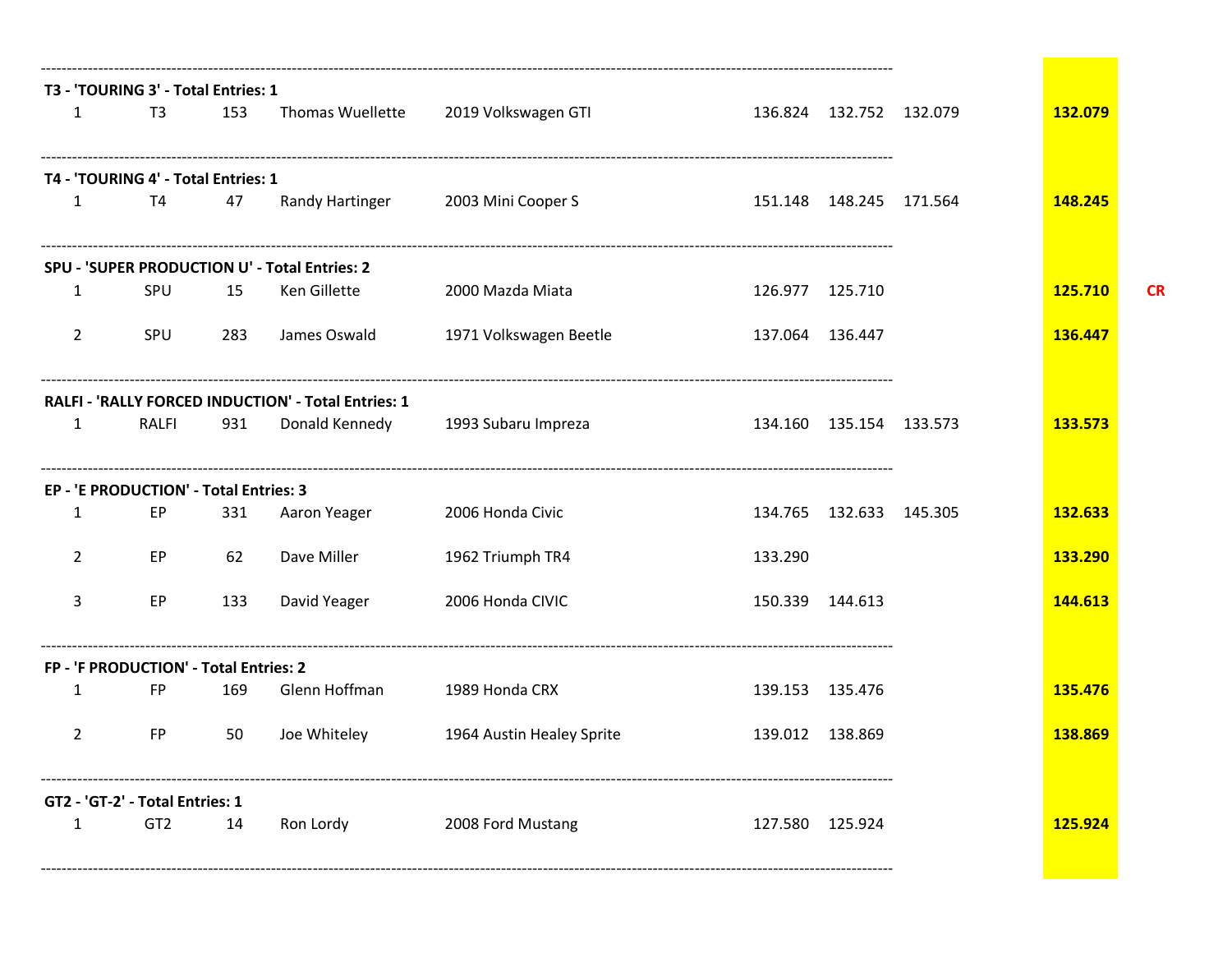|                | GT3 - 'GT-3' - Total Entries: 3       |             |                         |                                             |                            |                           |            |
|----------------|---------------------------------------|-------------|-------------------------|---------------------------------------------|----------------------------|---------------------------|------------|
| $\mathbf{1}$   | GT3                                   | 116         | Jessica Fessler         | 1987 Volkswagen Scirocco                    | <b>DNF</b>                 | 145.280                   | 145.280    |
| 2              | GT3                                   | 57          | <b>Grace Huntzinger</b> | 1986 Volkswagen Scirocco 16V                | 161.447                    | 160.065                   | 160.065    |
| 3              | GT <sub>3</sub>                       | 67          | Ryan Brown              | 1978 Ford Mustang                           | 217.401                    | <b>DNF</b>                | 217.401    |
|                | GTL - 'GT-LITE' - Total Entries: 2    |             |                         |                                             |                            |                           |            |
| $\mathbf{1}$   | GTL                                   | 196         | William Sekella         | 1977 Honda Civic                            | 155.836                    |                           | 155.836    |
| $\overline{2}$ | <b>GTL</b>                            | 961         | Mike Sacks              | 1977 Honda CIVIC                            | <b>DNF</b>                 |                           | <b>DNF</b> |
|                | P1 - 'PROTOTYPE 1' - Total Entries: 1 |             |                         |                                             |                            |                           |            |
| $\mathbf{1}$   | P1                                    | $\mathbf 0$ | Ron Moreck              | Norton                                      | 126.723 113.521            |                           | 113.521    |
|                | FS - 'FORMULA S' - Total Entries: 2   |             |                         |                                             |                            |                           |            |
| $\mathbf{1}$   | FS                                    | 94          | Dave Cutchins           | 2011 Stohr F-1000                           | 199.999+OF 117.695 115.790 |                           | 115.790    |
| $\mathbf{2}$   | FS.                                   | 68          | Timm Murphy             | 2001 Mazda formula mazda prototype          | 123.003                    | <b>RRN</b>                | 123.003    |
|                | CF - 'CLUB FORD' - Total Entries: 1   |             |                         |                                             |                            |                           |            |
| $\mathbf{1}$   | CF                                    | 31          | Greg Hagan              | <b>Example 1340</b>                         | 134.434 130.620            |                           | 130.620    |
|                | SV - 'SOLO V' - Total Entries: 1      |             |                         |                                             |                            |                           |            |
| $\mathbf{1}$   | <b>SV</b>                             | 81          |                         | Robert Oswald Jr. 2004 Volkswagen VIPER SV1 | 128.033 123.026            |                           | 123.026    |
|                | V1 - 'VINTAGE 1' - Total Entries: 3   |             |                         |                                             |                            |                           |            |
| $\mathbf{1}$   | V1                                    | 53          | David Smith             | 1959 Austin Healey Sprite                   |                            | 156.080  154.475  160.455 | 154.475    |
| $\mathbf{2}$   | V1                                    | 251         | Charles Christ Sr.      | 1960 Saab 93F                               | 208.651 186.951            |                           | 186.951    |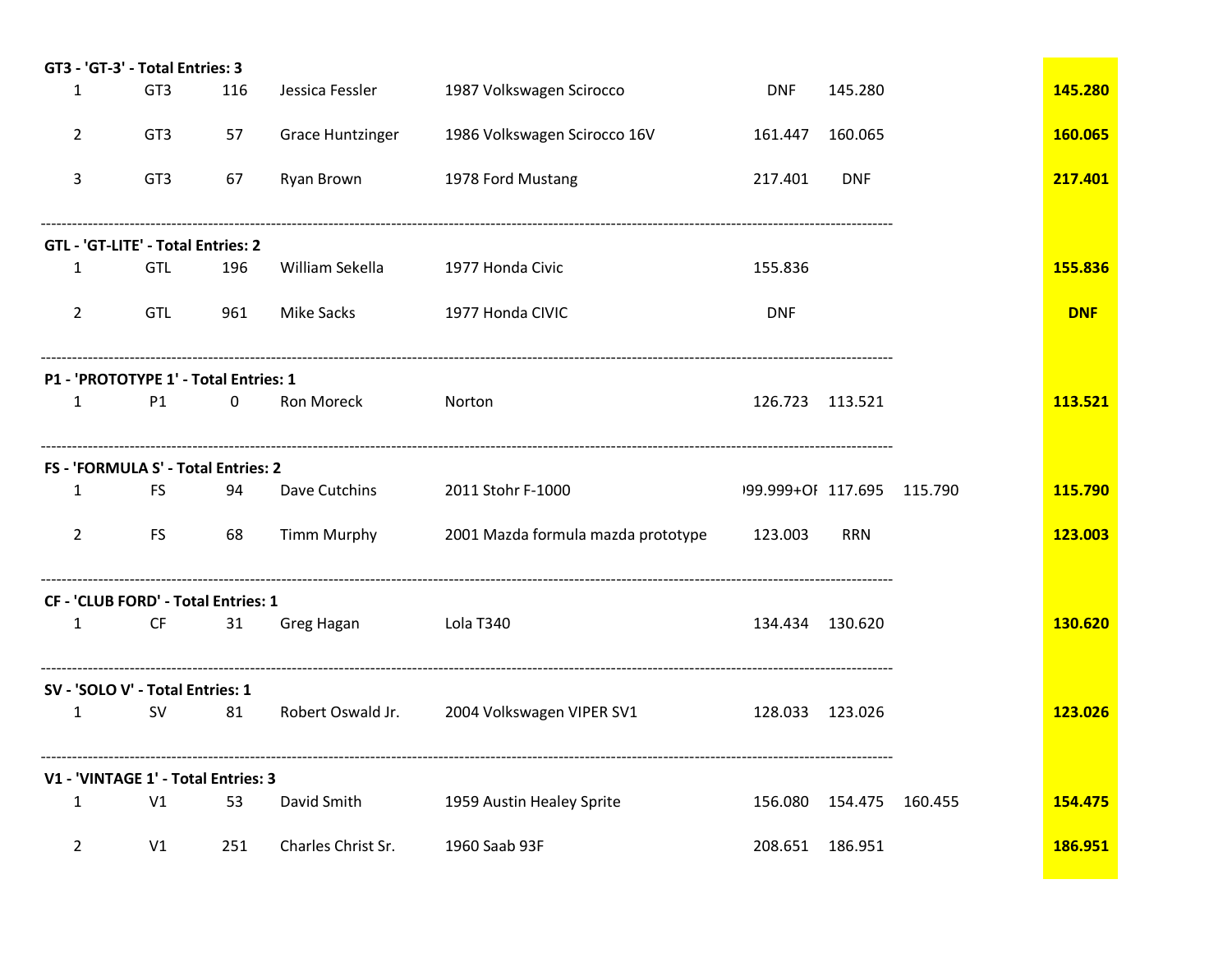|                |                | V2 - 'VINTAGE 2' - Total Entries: 1  |                      |                                        |                           |                           |             |  |
|----------------|----------------|--------------------------------------|----------------------|----------------------------------------|---------------------------|---------------------------|-------------|--|
| $\mathbf{1}$   | V <sub>2</sub> | 82                                   | Lorne D. Fritz       | 1959 Triumph TR3                       |                           | 150.910  148.195  145.110 | 145.110     |  |
|                |                | V3 - 'VINTAGE 3' - Total Entries: 1  |                      |                                        |                           |                           |             |  |
| $\mathbf{1}$   | V <sub>3</sub> | 887                                  | William Norton       | 1960 Cooper Formula 3                  | 99.999+DN 168.251 182.071 |                           | 168.251     |  |
|                |                | H2 - 'HISTORIC 2' - Total Entries: 2 |                      |                                        |                           |                           |             |  |
| 1              | H2             | 10                                   | Peter Stillwell      | 1972 Porsche 911                       |                           | 140.708  138.112  185.526 | 138.112     |  |
| $\overline{2}$ | H <sub>2</sub> | 51                                   | Michael Kurtz        | 1970 Triumph TR6                       |                           | 143.857  139.552  138.502 | 138.502     |  |
|                |                | H4 - 'HISTORIC 4' - Total Entries: 1 |                      |                                        |                           |                           |             |  |
| 1              | H4             | 714                                  |                      | Bryner Raudibaugh 1970 Fiat 850 spyder |                           | 153.012  151.103  164.199 | 151.103     |  |
|                |                | S1 - 'SPECIAL 1' - Total Entries: 1  |                      |                                        |                           |                           |             |  |
| 1              | S <sub>1</sub> | 21                                   | Bryan Fritzler       | 1973 Tui BH3                           | 110.566 109.768           |                           | 109.768 FTD |  |
| $\overline{2}$ | S <sub>1</sub> | 4                                    | <b>Bob Gardner</b>   | Stohr WF-1                             | 121.654 117.616           |                           | 117.616     |  |
|                |                | S2 - 'SPECIAL 2' - Total Entries: 2  |                      |                                        |                           |                           |             |  |
| 1              | S <sub>2</sub> | 1161                                 | Jim Weinheimer       | 1985 Volkswagen GTI                    | 146.341 144.483           |                           | 144.483     |  |
| $\overline{2}$ | S <sub>2</sub> | 1033                                 | Kacey Rovere-Avril   | 2005 Mitsubishi Evolution              | 168.142                   |                           | 168.142     |  |
|                |                | S3 - 'SPECIAL 3' - Total Entries: 3  |                      |                                        |                           |                           |             |  |
| $\mathbf{1}$   | S <sub>3</sub> | 178                                  | Charles King Sr.     | 2002 Chevrolet Silverado               |                           | 121.314 118.344           | 118.344     |  |
| $\overline{a}$ | S <sub>3</sub> | 3                                    | Dennis Graber        | 2010 Chevrolet silverado               |                           | 131.915 126.502           | 126.502     |  |
| 3 <sup>7</sup> | S <sub>3</sub> | 14                                   | <b>Bill Ascheman</b> | 1952 MG TD                             |                           | 146.446 144.220           | 144.220     |  |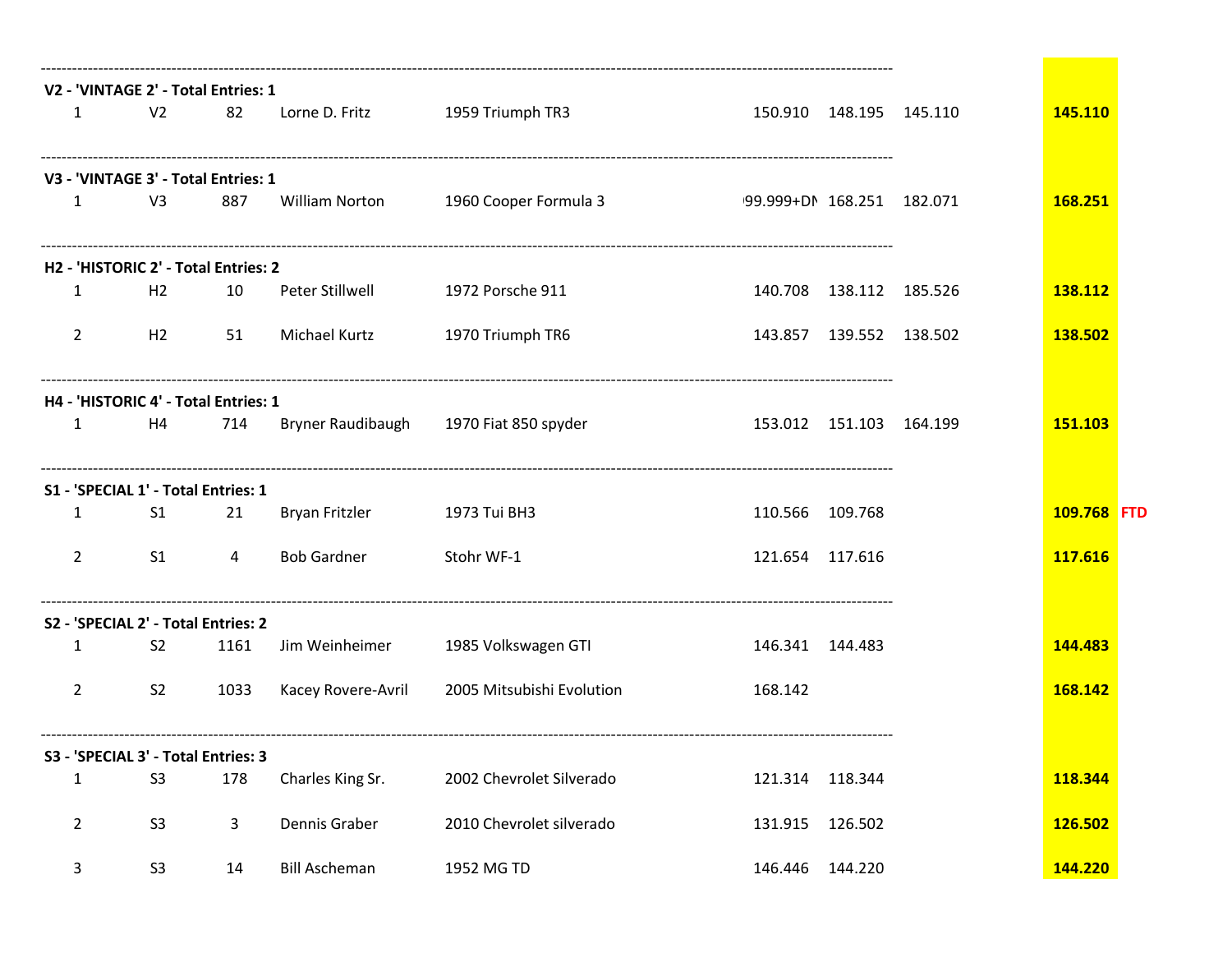

Final Raw Time Results Timed Entries: 84

**2021 Duryea Hillclimb Blue Mountain Region - SCCA August 21 - 22, 2021 PHA Championship Event # 5**



| Row #          | Pos.           | Class           | #              | <b>Driver</b>                           | <b>Car Model</b>                   | <b>Raw Time</b> | Diff. | From 1st |
|----------------|----------------|-----------------|----------------|-----------------------------------------|------------------------------------|-----------------|-------|----------|
| 1              | 1              | S <sub>1</sub>  | 21             | Bryan Fritzler                          | 1973 Tui BH3                       | 109.768         | 0.000 | 0.000    |
| $\overline{2}$ | $\mathbf{1}$   | SMX             | 19             | Michael S Robinson                      | 1999 Chevrolet Camaro              | 112.675         | 2.907 | 2.907    |
| 3              | $1\,$          | P1              | 0              | Ron Moreck                              | Norton                             | 113.521         | 0.846 | 3.753    |
| 4              | $\mathbf{1}$   | FS              | 94             | Dave Cutchins                           | 2011 Stohr F-1000                  | 115.790         | 2.269 | 6.022    |
| 5              | $\mathbf{1}$   | <b>ESP</b>      | 341            | <b>Steve Lewis</b>                      | 2019 Ford Mustang                  | 117.456         | 1.666 | 7.688    |
| 6              | $\overline{2}$ | S <sub>1</sub>  | $\overline{4}$ | <b>Bob Gardner</b>                      | Stohr WF-1                         | 117.616         | 0.160 | 7.848    |
| 7              | 2              | <b>ESP</b>      | 27X            | <b>Chris Merring</b>                    | 1998 Ford Mustang                  | 117.617         | 0.001 | 7.849    |
| 8              | 1              | S <sub>3</sub>  | 178            | Charles King Sr.                        | 2002 Chevrolet Silverado           | 118.344         | 0.727 | 8.576    |
| 9              | $\overline{2}$ | SMX             | 193            | Kendrick Giambattista                   | 1998 BMW BMW M3                    | 118.551         | 0.207 | 8.783    |
| 10             | $1\,$          | SMF             | 119            | <b>Matt Phillips</b>                    | 2000 Honda civic                   | 118.942         | 0.391 | 9.174    |
| 11             | $\mathbf{1}$   | T1              | 302            | Chris Barrett                           | 2013 Ford Mustang Boss 302         | 119.250         | 0.308 | 9.482    |
| 12             | $\overline{2}$ | <b>SMF</b>      | 168            | Hunter Huffman                          | 1990 Honda Civic                   | 119.461         | 0.211 | 9.693    |
| 13             | $\mathbf{1}$   | <b>SMR</b>      | 306            | Eric Johnson                            | 1979 Ford Mustang                  | 119.759         | 0.298 | 9.991    |
| 14             | $\mathbf{1}$   | SSP             | 1191           | Shawn Mellinger                         | 2004 Chevrolet Corvette            | 120.152         | 0.393 | 10.384   |
| 15             | 1              | SSM             | 601            | David Stoner                            | 1999 Chevrolet corvette            | 121.135         | 0.983 | 11.367   |
| 16             | 3              | ESP             | $\overline{7}$ | Max Valerio                             | 2007 Audi Rs4                      | 121.958         | 0.823 | 12.190   |
| 17             | $\overline{2}$ | FS              | 68             |                                         | 2001 Mazda formula mazda prototype |                 | 1.045 | 13.235   |
|                |                | <b>SV</b>       |                | <b>Timm Murphy</b><br>Robert Oswald Jr. |                                    | 123.003         |       |          |
| 18             | $\mathbf{1}$   |                 | 81             |                                         | 2004 Volkswagen VIPER SV1          | 123.026         | 0.023 | 13.258   |
| 19             | $\overline{2}$ | SSM             | 88             | Cameron Johnston                        | 1995 Mazda Miata                   | 123.354         | 0.328 | 13.586   |
| 20             | $\mathbf{1}$   | AS              | 90             | Geoff Craig                             | 1990 Ford Mustang                  | 124.027         | 0.673 | 14.259   |
| 21             | $\mathbf{1}$   | SPU             | 15             | Ken Gillette                            | 2000 Mazda Miata                   | 125.710         | 1.683 | 15.942   |
| 22             | 1              | GT <sub>2</sub> | 14             | Ron Lordy                               | 2008 Ford Mustang                  | 125.924         | 0.214 | 16.156   |
| 23             | $\overline{2}$ | S <sub>3</sub>  | 3              | Dennis Graber                           | 2010 Chevrolet silverado           | 126.502         | 0.578 | 16.734   |
| 24             | $1\,$          | <b>DSP</b>      | 242            | <b>Tim Lewis</b>                        | 2009 Honda Civic Si                | 128.251         | 1.749 | 18.483   |
| 25             | $\mathbf{1}$   | <b>BSP</b>      | 123            | Bryan Borkey                            | 2001 Honda S2000                   | 128.574         | 0.323 | 18.806   |
| 26             | 3              | SMX             | 55             | <b>Brian Murray</b>                     | 2015 Volkswagen GTI                | 129.292         | 0.718 | 19.524   |
| 27             | 3              | SSM             | 91             | Adrienne Reed                           | 1986 Chevrolet Corvette            | 129.842         | 0.550 | 20.074   |
| 28             | $\overline{2}$ | <b>DSP</b>      | 981            | <b>Bryan McCrea</b>                     | 2013 Scion FR-S                    | 130.453         | 0.611 | 20.685   |
| 29             | 1              | CF              | 31             | <b>Greg Hagan</b>                       | Lola T340                          | 130.620         | 0.167 | 20.852   |
| 30             | $\mathbf{1}$   | T <sub>3</sub>  | 153            | Thomas Wuellette                        | 2019 Volkswagen GTI                | 132.079         | 1.459 | 22.311   |
| 31             | $\mathbf{1}$   | EP              | 331            | Aaron Yeager                            | 2006 Honda Civic                   | 132.633         | 0.554 | 22.865   |
| 32             | 3              | <b>SMF</b>      | 142            | Jason Fraley                            | 2006 Audi A3                       | 132.688         | 0.055 | 22.920   |
| 33             | $\overline{2}$ | <b>SMR</b>      | 23             | Shaun Fraley                            | 1986 Chevrolet Camaro              | 132.793         | 0.105 | 23.025   |
| 34             | $\overline{2}$ | EР              | 62             | Dave Miller                             | 1962 Triumph TR4                   | 133.290         | 0.497 | 23.522   |
| 35             | $\mathbf{1}$   | SM              | A6M            | <b>Jeff Avril</b>                       | 2005 Mitsubishi Lancer Evolution   | 133.438         | 0.148 | 23.670   |
| 36             | 4              | <b>SMF</b>      | 13             | Gary Reider                             | 1986 SAAB 900s                     | 133.545         | 0.107 | 23.777   |
| 37             | 1              | RALFI           | 931            | Donald Kennedy                          | 1993 Subaru Impreza                | 133.573         | 0.028 | 23.805   |
| 38             | 5              | <b>SMF</b>      | 117            | James Apgar                             | 1991 Volkswagen Jetta              | 134.163         | 0.590 | 24.395   |
| 39             | $\mathbf{1}$   | ITA             | 33             | Dustin Halechko                         | 1998 Plymouth                      | 135.192         | 1.029 | 25.424   |
| 40             | 4              | <b>SMX</b>      | 571            | Alex Kihurani                           | 2005 Mitsubishi Lancer Evolution   | 135.364         | 0.172 | 25.596   |
| 41             | 1              | FP              | 169            | Glenn Hoffman                           | 1989 Honda CRX                     | 135.476         | 0.112 | 25.708   |
| 42             | 4              | <b>ESP</b>      | 34             | Nancy Lewis                             | 2019 Ford Mustang                  | 135.486         | 0.010 | 25.718   |
| 43             | $\mathbf{1}$   | ASP             | 44             | <b>Ed Bernard</b>                       | 2011 Subaru Impreza                | 135.582         | 0.096 | 25.814   |
| 44             | 2              | SPU             | 283            | James Oswald                            | 1971 Volkswagen Beetle             | 136.447         | 0.865 | 26.679   |
| 45             | 3              | <b>DSP</b>      | 928            | David Hoppe                             | 1992 BMW 325i                      | 137.512         | 1.065 | 27.744   |
| 46             | 1              | <b>CSP</b>      | 86             | Keith Gerhard                           | 1999 Mazda miata                   | 137.832         | 0.320 | 28.064   |
| 47             | 1              | H2              | 10             | Peter Stillwell                         | 1972 Porsche 911                   | 138.112         | 0.280 | 28.344   |
| 48             | $\overline{2}$ | H2              | 51             | Michael Kurtz                           | 1970 Triumph TR6                   | 138.502         | 0.390 | 28.734   |
| 49             | $\overline{2}$ | <b>BSP</b>      | 707            | Michael Daley                           | 2003 Honda S2000                   | 138.687         | 0.185 | 28.919   |
| 50             | 2              | FP              | 50             | Joe Whiteley                            | 1964 Austin Healey Sprite          | 138.869         | 0.182 | 29.101   |
| 51             | 5              | ESP             | 9              | John Burke                              | 2005 Ford Mustang                  | 139.384         | 0.515 | 29.616   |
| 52             | 6              | ESP             | 39             | <b>Timothy Murphy</b>                   | 1993 Subaru WRX                    | 139.611         | 0.227 | 29.843   |
| 53             | 2              | SSP             | 712            | James Hinrichs                          | 2000 Chevrolet Corvette            | 139.632         | 0.021 | 29.864   |
| 54             | $\mathbf 1$    | <b>ITS</b>      | 183            | Dale Witman                             | 1985 Mazda RX7                     | 139.908         |       | 30.140   |
|                |                |                 |                |                                         |                                    |                 | 0.276 |          |